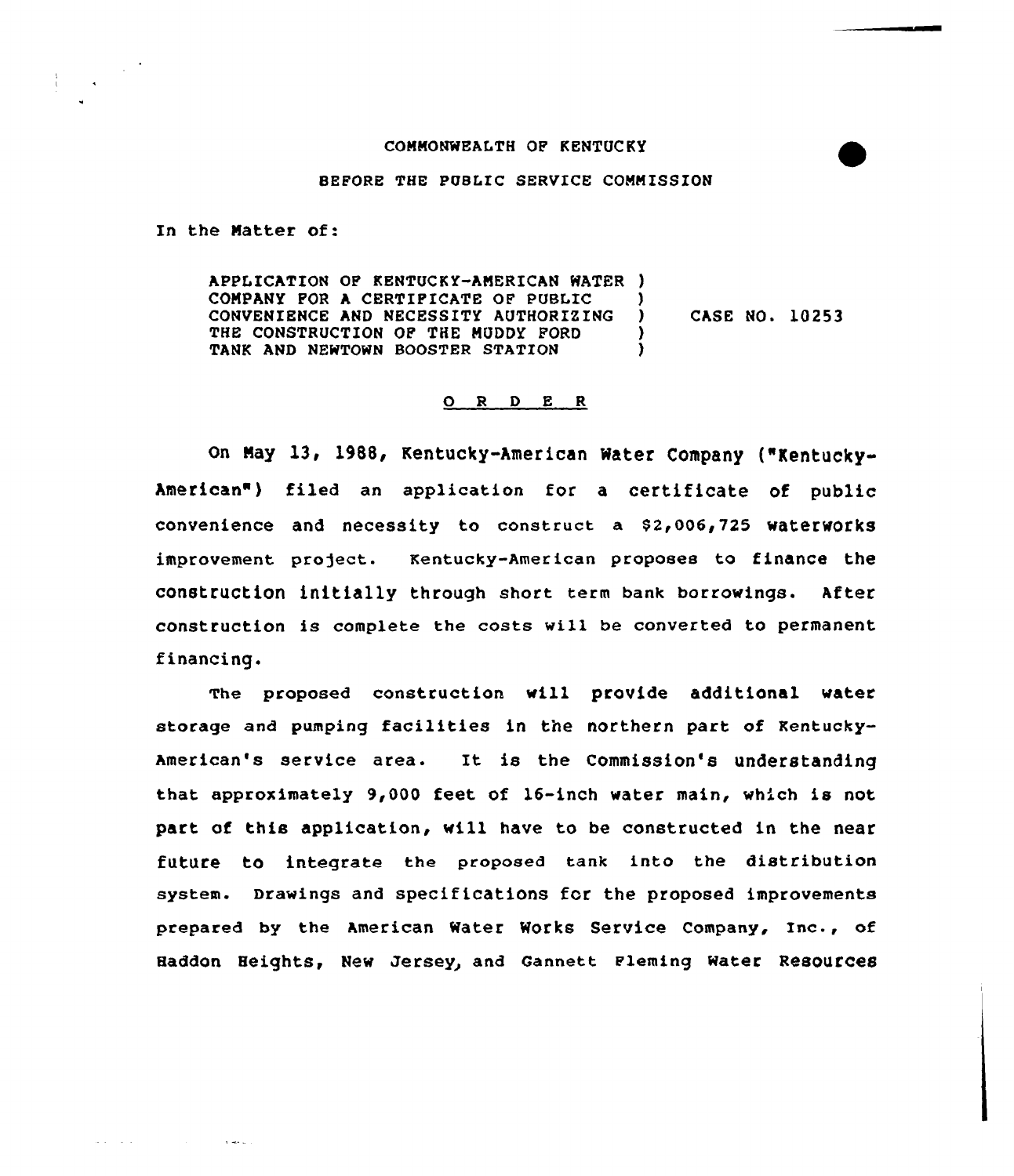Engineers, Inc., of Harrisburg, Pennsylvania, ("Engineer" ) have been approved by the Division of Mater of the Natural Resources and Environmental Protection Cabinet.

## PINDINGS AND ORDERS

The Commission, after consideration of the evidence of record, and being advised, is of the opinion and finds that:

l. Public convenience and necessity require the construction proposed in Kentucky-American's application. <sup>A</sup> certificate of public convenience and necessity should be granted.

2. The proposed construction consists of a .75 milliongallon elevated water storage tank, a booster pumping station, and related appurtenances. The low bids totaled Sl,539,490 which will require about \$2,006,725 after allowances are made for fees, contingencies, and other indirect costs.

3. Any deviations from the construction herein approved which could adversely affect service to any customer should be done only with the prior approval of the Commission.

4. Kentucky-American should obtain approval from the Commission prior to performing any additional construction not expressly certificated by this Order.

5. Rentucky-American should furnish proof of the total cost of this project including the cost of construction and all other capitalized costs (engineering, legal, administrative, etc.) within 60 days of the date that construction is substantially completed. Said construction costs should be classified into appropriate plant accounts in accordance with the Uniform System of Accounts for Water Utilities prescribed by the Commission.

 $-2-$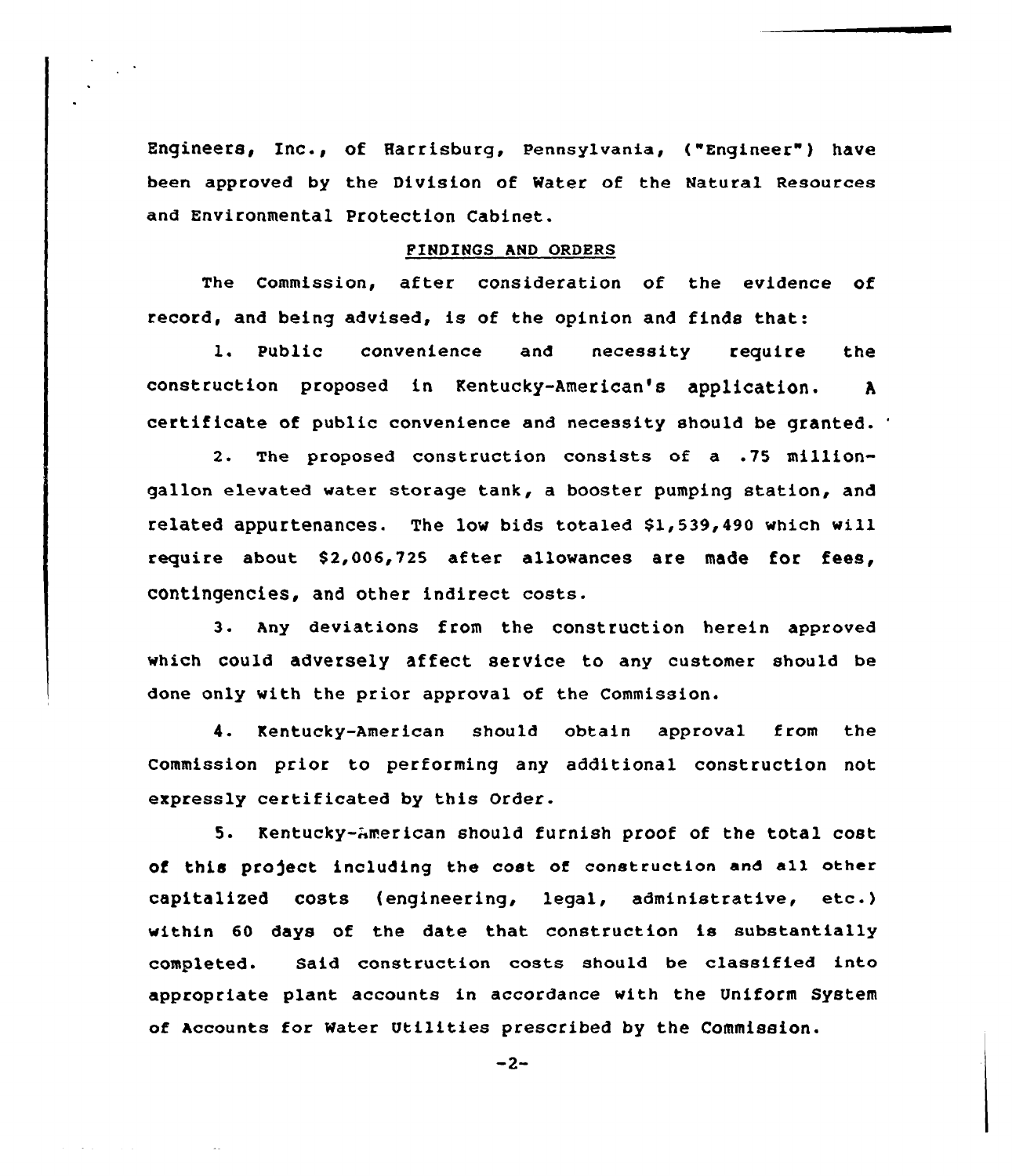6. Kentucky-American should provide construction inspection under the general supervision of a professional engineer with a Kentucky registration in civil or mechanical engineering to ensure that the construction work is done in accordance with the contract drawings and specifications and in conformance with the best practices of the construction trades involved in the project.

7. Kentucky-American should require the Engineer to furnish within 60 days of the date of substantial completion of this construction a copy of the "as-built" drawings and a signed statement that the construction has been satisfactorily completed in accordance with the contract plans and specifications.

IT IS THEREFORE ORDERED that:

1. Kentucky-American be and it hereby is granted <sup>a</sup> certificate of public convenience and necessity to proceed with the proposed construction project as set forth in the drawings and specifications of record herein.

2. Kentucky-American shall comply with all matters set out in Findings <sup>3</sup> through <sup>7</sup> as if the same were individually so ordered.

 $-3-$